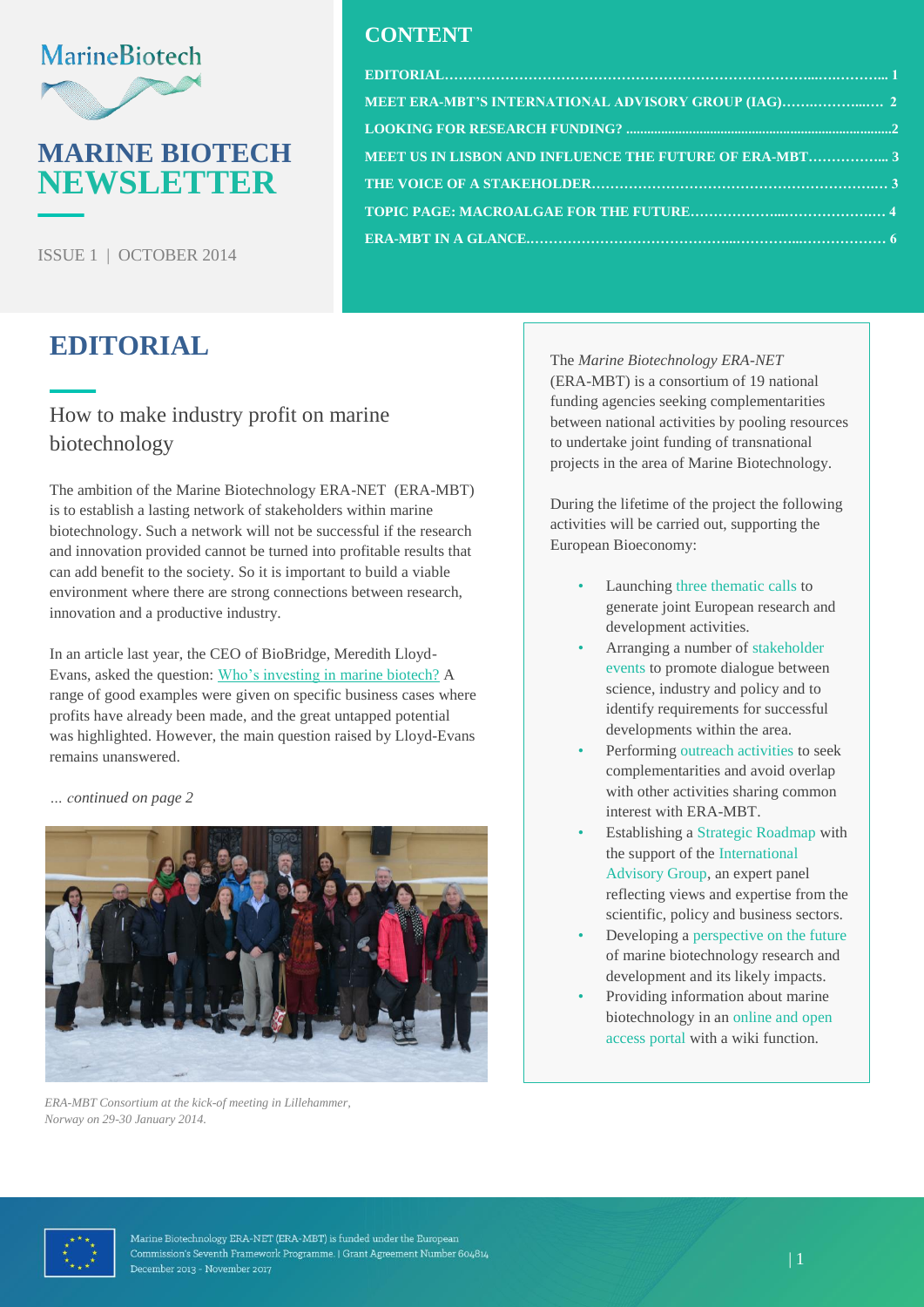In a [recently conducted open stakeholder consultation,](http://www.marinebiotech.eu/news-and-events/era-news/open-stakeholder-consultation-0) carried out as one of the ERA-MBT activities, it became clear that most companies characterizing themselves as marine biotechnology companies were small enterprises. The bigger industries may have some products on their product portfolio that can be said to be categorised as being made by using marine biotechnology, but they do not consider themselves as marine biotechnology companies. This raises another question: Is there anything such as a marine biotech industry sector?

In another [survey conducted by DG MARE](http://www.marinebiotech.eu/news-and-events/other-news/results-dg-mare-consultation-marine-biotechnology) earlier this year a Blue Biotechnology sector was identified as part of a larger biotechnological industry sector, and it was concluded that the Blue Biotechnology sector needed higher visibility.

In the [Blue Growth strategy](http://www.marinebiotech.eu/sites/marinebiotech.eu/files/public/library/MBT%20publications/2012%20Blue%20Growth.pdf) launched by the EU as part of the Horizon 2020 programme, Blue biotechnology is one out of five different focus areas. In this strategy several opportunities for new business development are described, and the following is envisioned for the future development:

*'In the very short term, the sector is expected to emerge as a niche market focused on high-value products for the health, cosmetic and industrial biomaterials sectors. By 2020, it could grow as a medium-sized market, expanding towards the production of metabolites and primary compounds (lipids, sugars, polymers, proteins) as input for the food, feed and chemical industries. In a third stage, around 15 years from now and subject to technological breakthroughs, the blue biotechnology sector could become a provider of mass-market products, together with a range of high added-value specialised products'.*

This is a good indication of how the marine biotechnology sector may develop to be profitable in the future. It is further expected that technological breakthroughs that will occur in what we can call the 'toolbox' for biotechnology can strengthen the development. It is however necessary that there is a return on the investment in research and innovation. The more good examples we can get and the more we make them visible, the better the opportunities are for creating a viable marine biotechnology sector.

# <span id="page-1-0"></span>**MEET ERA-MBT'S INTERNATIONAL ADVISORY GROUP (IAG)**

The IAG will serve as ERA-MBT's "think-tank" group and as a reference point for all strategic initiatives undertaken by the ERA-MBT consortium. Providing strategic guidance and advice, the IAG will be involved in ERA-MBT over the life-time of the project. The diverse background and experience of the IAG members will be of great importance when providing input to activities such as developing the strategic roadmap, defining research priorities and reviewing ERA-MBT performance, in addition to broader issues associated with the implementation of ERA-MBT.

If you want to learn more about our 11 IAG members, please read about them on the [ERA-MBT website.](http://www.marinebiotech.eu/international-advisory-group)

# <span id="page-1-1"></span>**LOOKING FOR RESEARCH FUNDING?**

- What? 1<sup>st</sup> ERA-MBT transnational call: "The development of biorefinery processes for marine bioresources"
- When? Preproposal submission deadline December 10, 2014
- Why? To stimulate joint European research and development activities in marine biotechnology
- Who? Researchers from the academic and the industrial sector

More information including the call text and guidelines for applicants is available on the [ERA-MBT website.](http://www.marinebiotech.eu/first-transnational-call)





Dr Torger Børresen *Danish Agency for Science, Technology and Innovation (DASTI), Denmark*

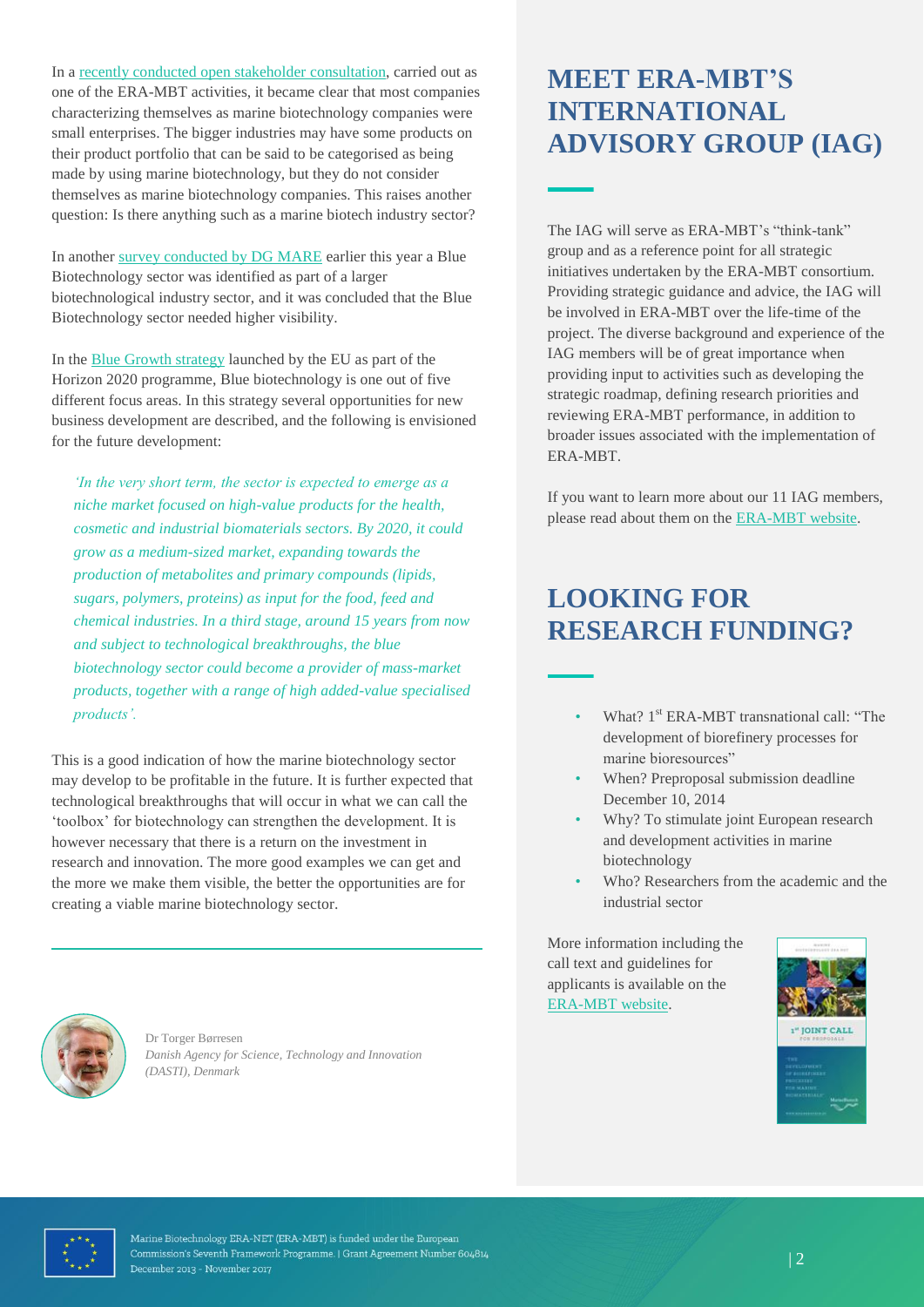# <span id="page-2-0"></span>**MEET US IN LISBON AND INFLUENCE THE FUTURE OF ERA-MBT**

What? 1<sup>st</sup> ERA-MBT Stakeholder meeting:

> WAVES OF INNOVATION - Integrating National Efforts to Build the Future of Marine Biotechnology

- When? 28th 29th October 2014
- Why? To influence the future of ERA-MBT as it seeks to expand and reinforce the network of researchers, industry, policy makers and funding agencies to support the development of European marine biotechnology.
- Who? Scientists, companies, policy makers/advisors and other key individuals involved in or interested in furthering European Marine Biotechnology research and development.

Detailed information on the event is available at the [ERA-MBT](http://www.marinebiotech.eu/stakeholder-meeting) website.



# <span id="page-2-1"></span>**THE VOICE OF A STAKEHOLDER**



Dr Per Møller *Kalundborg Municipality, Denmark*

An important role of the ERA-MBT is to have dialogue with its stakeholders. Dr. Torger Børresen of DASTI talked to Mr. Per Møller, who works for the development department at the municipality of Kalundborg ( a small town in West-Zealand, Denmark), and is at the same time the founder of an SME aiming at creating new business in the local community.

#### *Q: Why is marine biotechnology interesting for you and your local area?*

A: The municipality has a general interest in promoting 'green technology' linked to test- and demonstration activities to generate value from reuse or upcycling of residual streams coming from industry, agriculture and aquaculture. We have facilitated this approach and activities related to what we call the Kalundborg Symbiosis where one company's waste becomes a resource of the other. We thus have a range of projects turning waste streams into valuable products. The municipality has a large production facility of the enzyme producer Novozymes and the insulin producer Novo Nordisk within its borders, and some of the projects are performed in collaboration with these companies. For a number of years and with good results we have made experiments on growing microalgae on process water from these companies and when combined with the reuse of excess heat from wastewater and CO2 from fermentation offgas, this makes a very interesting business case.

#### *Q: What are the products you get out of the microalgae cultivation?*

A: We have put a lot of focus on establishing an economically sound dewatering and harvesting technology concept, which we have developed in collaboration with industry and university partners. Now we are at a stage where we use some of the obtained algae for fish feed experiments in collaboration with a global fish feed company. Furthermore, we have projects where we are experimenting with new ways of opening the algal cells making it possible to gently extract more valuable components for a full range of applications. Residuals from this refining approach are considered for use within the biofuel production, and a successful test on biogas potential has been performed, however growing microalgae for biofuels is currently not our primary target.

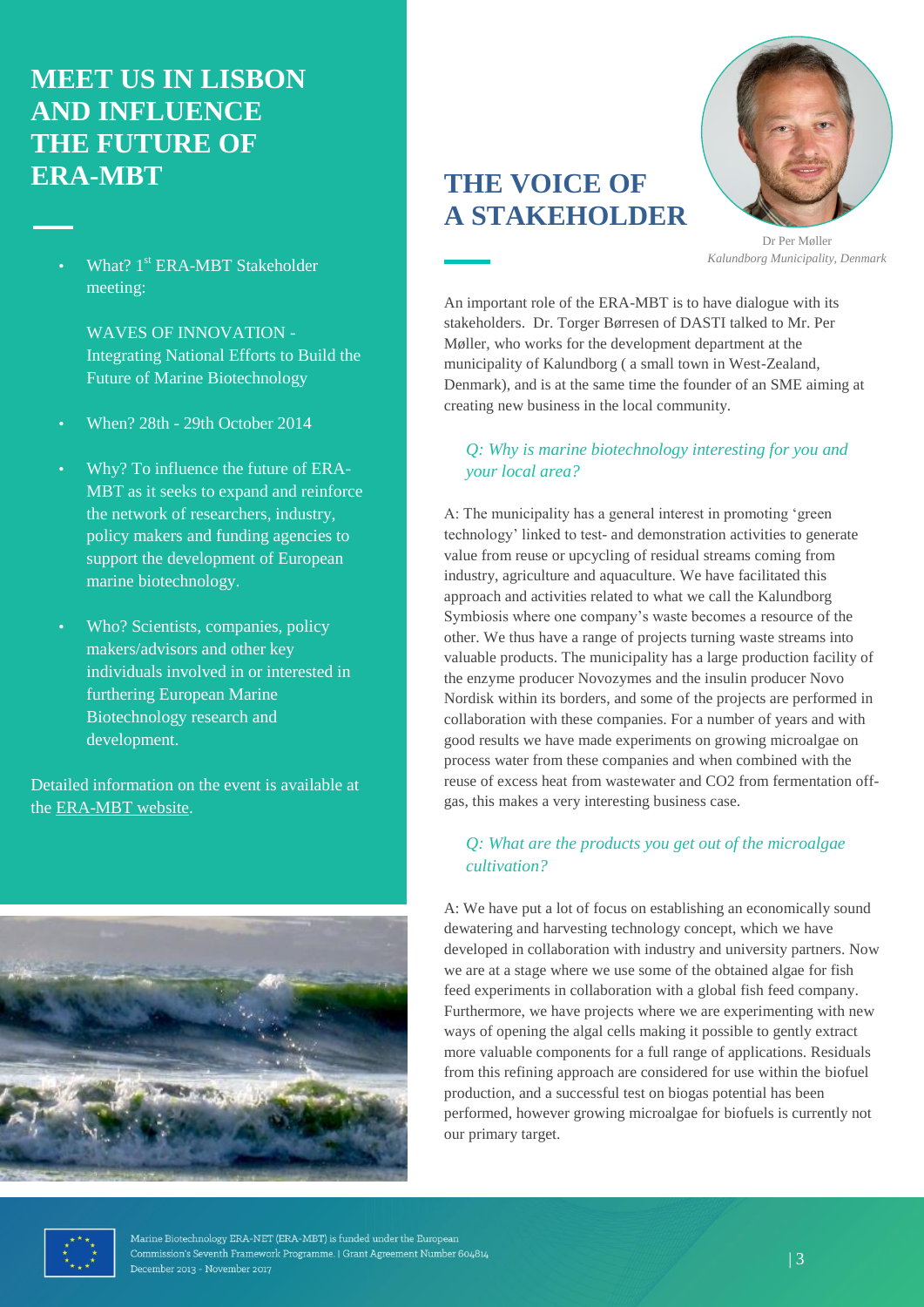#### *Q. Are you participating in European collaboration?*

A: Absolutely. Many of our projects are performed together with partners in other European countries. They are partly academic institutions and partly industries. In some cases we participate in project consortia where large industry players are also taking part.

#### *Q: What is your opinion on the newly established ERA NET on marine biotechnology?*

A: Honestly, I have not much knowledge about the technicalities on how an ERA-NET works, but I am very positive about having more European collaboration on marine biotechnology, and I will be very interested in participating in new projects within the area. When participating as a municipality it is however usually a big challenge to join in if the requirements for our co-funding/in-kinds are too high. We mainly have to rely on and join programs where we can use our infrastructure and test- and demonstration facilities as a valid in-kind contribution.

*Q: ERA-MBT is seeking complementarities between national activities and aims at pooling resources for joint funding of transnational projects with the objective of better coordination of research and innovation within marine biotechnology. Is there such a need?*

A: The presently available project funds seem to be quite scattered, and not all of them fit our targets. If a more strategic and coordinated approach focusing on marine biotechnology can be established, life would be easier. My personal interests are within multistream biorefining linked to areas like marine biotechnology and this is what I will pursue in the future.



*Photocredit: Per Møller, Kalundborg Kommune*

# <span id="page-3-0"></span>**TOPIC PAGE: MACROALGAE FOR THE FUTURE**

Macroalgae are an important potential source of ingredients for food, feed, biochemicals and biofuels production. While seaweed has already been on the menus of Asians countries for quite a while and some species have been extensively farmed, this resource is under-exploited in Europe where seaweed consumption is still rather poor.

Seaweed is well known for its high content of hydrocolloids (alginate, carrageenan, and agar) which present specific chemical and physical properties and have already been commercialized, being used by the food industry as a thickener or emulsifier in chocolate milk, yoghurt and beer. Other components produced in the algae biomass have also been defined as higher value molecules and deserve greater attention in future research.

Due to the above mentioned attributes, an increasing demand of seaweed biomass on an international scale can be noticed, resulting also in the rising recent interests of European researchers to develop cultivation methods and investigate the potential of native seaweeds.

Within this research field we would like to highlight a national and a European research project aimed at fostering the biotechnology applications within the seaweed field. As part of these research endeavors, we would like to highlight two projects, one national and one European, which both aim at fostering biotechnology applications within the seaweed field. They are interesting for ERA-MBT, especially when considering the whole value chain, as techniques for sourcing the right raw material are important for core marine biotechnology elements, i.e. the processing and refining of biomass, into a spectrum of products that can be marketed profitably.

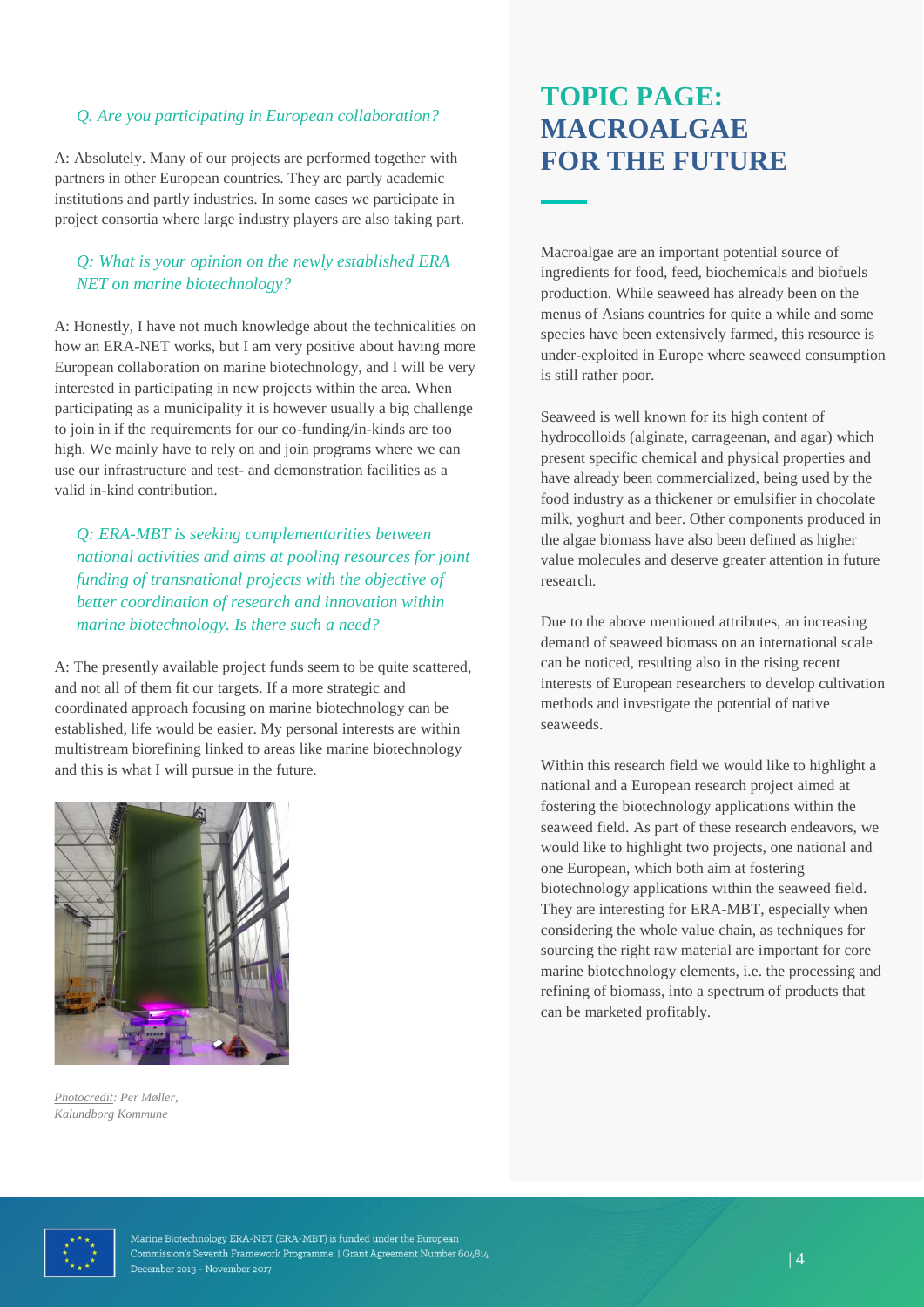

*Photocredit: Ifremer*

## TASTE: a look at the application side

The main objective of the European funded FP7 project TASTE project was to develop flavour ingredients from edible seaweeds (*Ascophyllum nodosum*, *Saccharina latissima*, and *Fucus vesiculosus*) with the potential to replace sodium in food products. This can be done through two options, namely flavour enhancing properties or mineral content. One of the work packages of the project focused on the process development of building blocks (i.e. single substances and compounds or natural mixtures thereof) with the main focus on enzyme hydrolysis to unlock minerals, flavour-active and flavour enhancing compounds. The salt-reducing potential of building blocks was evaluated sensorially. In addition, physical methods like milling and high pressure homogenisation as complementing tools prior to or after the enzyme hydrolysis were studied. In the project the Icelandic Biotech company [Prokazyme](http://www.prokazyme.com/) tested the application of a range of enzymes on seaweed raw materials. The company will continue to develop enzymes for applications in the marine biotech industry.

TASTE was co-ordinated by Matis and finished in September 2014.

More information on the can be found on the TASTE [website](http://tasteproject.net/) and from the TASTE coordinator [Rósa Jónsdóttir.](mailto:rosa.jonsdottir@matis.is?subject=TASTE%20project) "[IDEALG, 2011-2020](http://www.idealg.ueb.eu/versionAnglaise/)" is a large integrated long-term research project supported and funded by the French government with more than a hundred participants from 12 research institutes, 5 private companies and a seaweed technical center. The main aim of IDEALG is to tackle main issues related to seaweed production such as aquaculture techniques, biomass valorization, environmental impacts and socio-economic developments. The project will help improve algal bioresources and seaweed domestication as well as boost seaweed biotechnologies by making the best of genomics and post-genomic research. Indeed, metagenomic approaches applied on seaweed biomass and closely associated micro-organisms will bring progress to seaweed crops and developing blue and white technologies. The final goal is to bring forward basic knowledge and specific tools which are necessary to develop the marine biotechnology sector in France, hoping on a long term to fuel the applied sector and position France as a leader in the domain.

The  $AT \sim$ SEA project (2012-2015) is an EU funded research project with seven European companies (including six SMEs) and four research institutes that aims to develop advanced seaweed cultivation technologies using innovative textiles that allow large scale and high yield cultivation of seaweed in Europe. This 2D approach, which is operational at pilot sites in Norway, Scotland and Ireland, generates yields that are three to five times higher than rope based cultivation. The AT~SEA consortium has applied for a patent on the advanced cultivation substrates and is studying the founding of a commercial company. The latter would develop and exploit an 8 ha demonstration site in 2015. In its final year the project team wants to demonstrate large scale seaweed cultivation on 200 m2 cultivation substrates in order to demonstrate the technical and economic feasibility of open sea cultivation of seaweeds in Europe. In the near future seaweeds will be an important biomass source for all kinds of biotechnological products (food/feed additives and nutraceuticals, biochemicals (including pharmaceuticals and cosmetics), etc.).





Marine Biotechnology ERA-NET (ERA-MBT) is funded under the European Commission's Seventh Framework Programme. | Grant Agreement Number 604814 December 2013 - November 2017